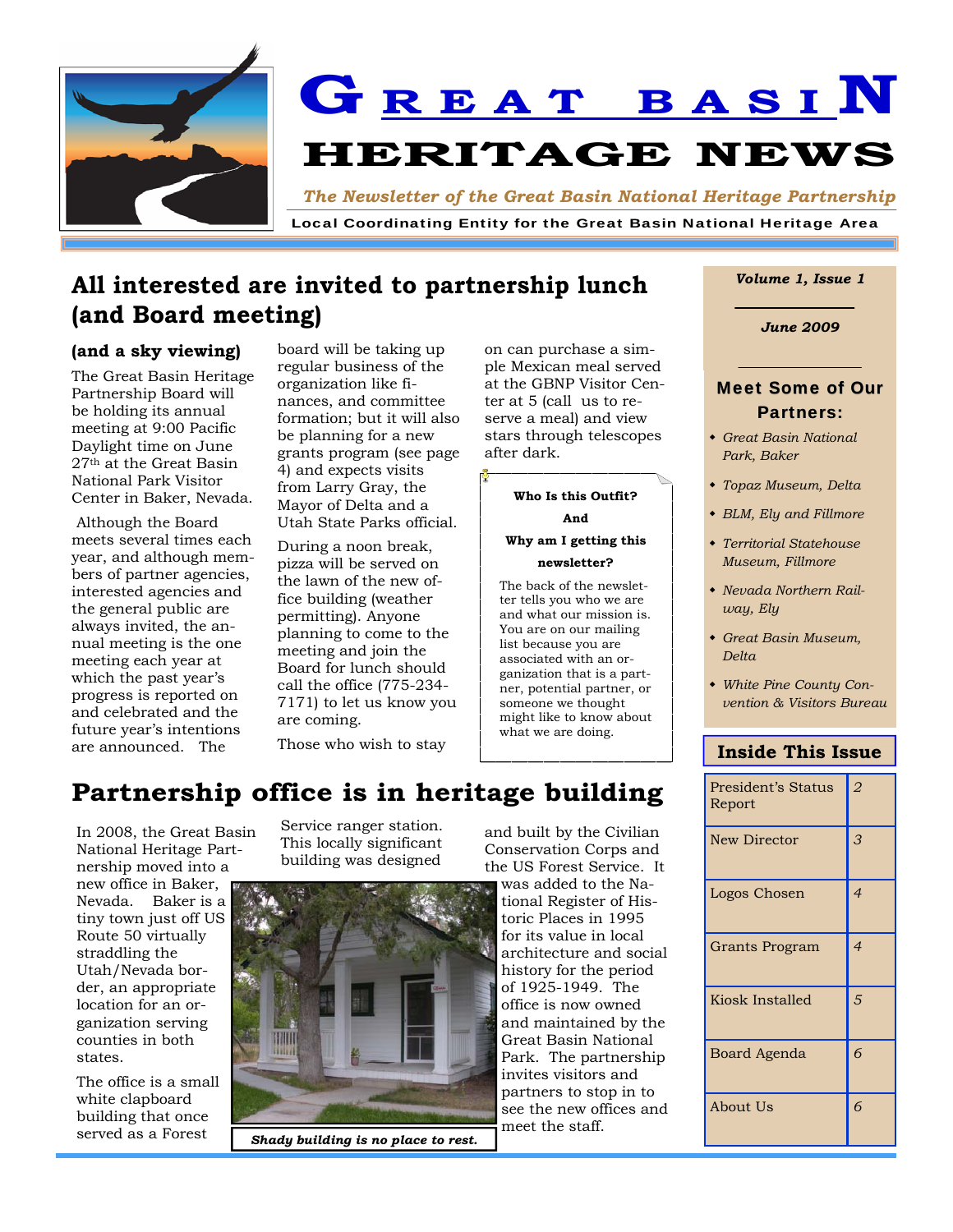### **GREAT BASIN HERITAGE NEWS**

**GBH News is the official newsletter of the Great Basin National Heritage Partnership and is produced by its Executive Director, R. Dan Gooch.** 

**GBH NEWS is published periodically. All issues are posted on the GBNHP website. Some copies are also mailed to GBNHA Partners and associates.** 

**GBH NEWS will accept articles from partners or interested parties on heritage issues or events occurring within the Great Basin National Heritage Area. Articles may include photos (preferably in JPG format) accompanied by a cover letter with the author's name address and telephone number. They may be mailed to:** 

**GBH News** 

**PO Box 78** 

**Baker, NV 89311** 

**or e-mailed to greatbasinheritage@wirelessbeehive.com**

#### **Great Basin National Heritage**

#### **Partnership Board:**

| PresidentDenys Koyle   |
|------------------------|
| TreasurerJulie Gianoli |
| DirectorsJane Beckwith |
| Gordon Chatland        |
|                        |
|                        |
| Virginia Sanchez       |
| Delanie Spilsbury      |
| Dave Tilford           |
|                        |

| Secretary  Anita Hansen              |
|--------------------------------------|
| Bookkeeper Susan Wetmore             |
| <b>GBNP Associate  Andy Ferguson</b> |

### **Become involved…**

**GBNHP seeks partners to join us as supporters, funders, operators of heritage features, volunteers, or even as critics. Contact us at: PO Box 78 Baker, NV 89311 or e-mailed to greatbasinheritage@wirelessbeehive.com**

**Phone (775) 234-7171** 

# A Status Report from the President

This newsletter represents the launching of an informational flagship for the Great Basin National Heritage Partnership. It is our intention to publish and distribute it periodically to keep our partners, potential partners and interested associates informed about what the Partnership is doing and let you all know how you can become or remain involved with the Great Basin National Heritage Area.

 Though it may have been awhile since our organization has communicated with you, we have not been sleeping. Indeed we have been busily (albeit quietly) pursuing a number of very vital tasks and projects.



 Several of our current projects are highlighted elsewhere in this newsletter. The biggest, and at this moment most important, task for the Partnership is the creation of a Management Plan for the Partnership and the Heritage Area. The agreement that the Partnership has with the National Park Service requires that a management plan be completed and approved by the Department of the Interior by September of 2011.

 The management plan itself has a number of significant components that are also underway. One is the performance of a heritage resource inventory. This involves not only identifying the significant heritage features within the designated Area, but also providing GPS locations, recording visitor accommodation features and available interpretation. Some of the readers of this newsletter will be contacted to ask for their assistance with features they may operate.

 Other management plan components are a socio-economic study (part of which is being done by contractor and longtime associate Chuck Nozicka); an interpretive education plan (assisted by our partners at the National Park Service); and development of components for continuing public involvement.

 Development of this plan involves inviting our partner agencies, local citizens or anyone interested to make suggestions along the way and comment on the draft plan and proposed alternatives. We will, from time to time, be inviting some of those who receive this newsletter to be specifically involved. We hope you will accept our invitation and join us in our mission to promote the Great Basin Heritage Area.

> **Denys Koyle GBNHP President**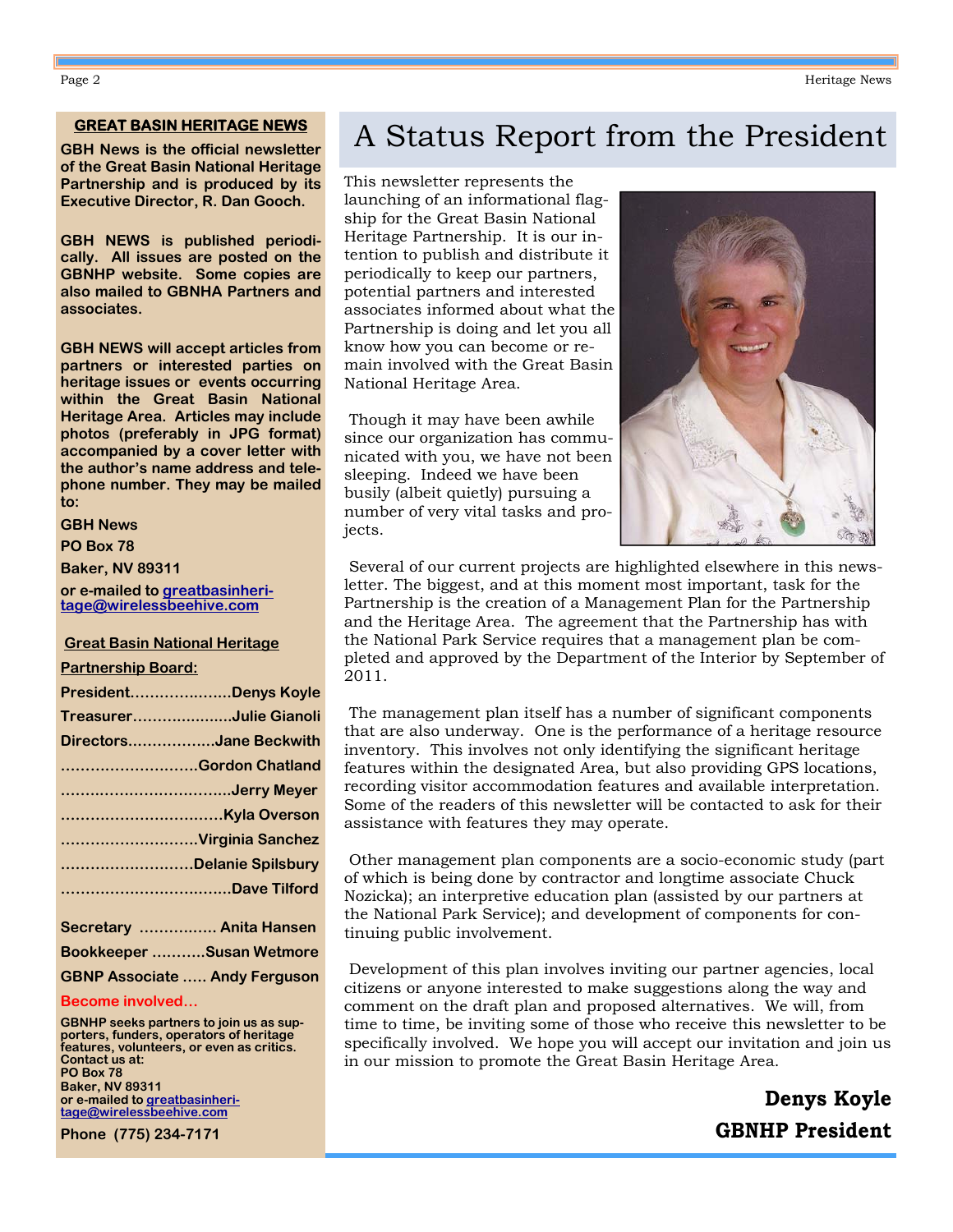# **Partnership website is under revision**

The Great Basin Heritage Partnership website was first launched in 2003, long before the 2006 designation by Congress of the Great Basin National Heritage Area. The first website was incredibly well documented and illustrated with photographs by the site designer Kristi Fillman. The site got small periodic updates, the most recent in the fall of 2008.



*The old website has served well since 2006, but will soon get a new look.* 

Now the website is undergoing a more comprehensive review and revision. The look will change. The new site is being designed by Charter Communications of Tahoe Paradise, CA. This is the same company that is doing the branding plan and logo work, so the look of everything will tie together.

Navigation and page format is being adjusted to better fit the technology of today's wider screens.

Navigation and content will also point visitors to the site to learn about heritage features, traveling to the area or involvement in the Partnership. Current events listings and announcements about the Partnership's plans and accomplishments will be added.

The new website will replace the old one online sometime this summer. Those interested are invited to visit the Partnership site frequently and see it change.

# **State of Nevada's support has been appreciated**

 In 2007, the Nevada State Legislature, through the passage of Senate Bill 579, appropriated \$94,600 for allocation to the Great Basin Heritage Area Partnership as a start up fund for the organization in its efforts to promote knowledge of history and heritage of the central area of the Great Basin. This money has been invaluable for the partnership. Although the Partnership has been authorized for federal funding, all

federal money is provided for only half of any expense and it comes only on a reimbursement basis. So having advance Nevada funds and readily reimbursable balances were vital. As of June 30, 2009, the Nevada program has come to an end. All of the appropriated funds have been spent and reimbursements applied for. The Board and partners of the Great Basin National Heritage Area have declared their

thanks and appreciation to the State of Nevada for their support!



*The Nevada appropriation has helped fund significant Partnership projects like the Board's strategic planning process.* 

## **New Executive Director to Great Basin Heritage Area**

The Board of the Great Basin Heritage Partnership hired a new Executive Director in February. Dan Gooch joined the Partnership in late February replacing Greg Seymour who had left the position in January.

Gooch brings with him a background of more than thirty years in Parks Administration, managing and interpreting historic and natural sites and work with non-profit organizations.

The Great Basin Heritage Partnership is the managing entity of the Great Basin National Heritage Area which stretches through White Pine County in Nevada and Millard County in Utah. It was designated by Congress in 2006 for its nationally significant natural and cultural and

historic features. Gooch will be assisting the Partnership in its efforts in fostering close working relationships with local, state and Federal



*Dan Gooch* 

governments, local Indian tribes and the private sector to conserve, interpret and develop archeological, historical, cultural natural, scenic and recreational resources within the Heritage Area.

Gooch said "My greatest priority will be the completion of a management plan for the area that will be submitted to the Partnership's primary partner, the National Park Service." The management plan will include a resource inventory and assessment, a plan for partner development, a socio-economic study of the area, a marketing plan and a plan for public involvement.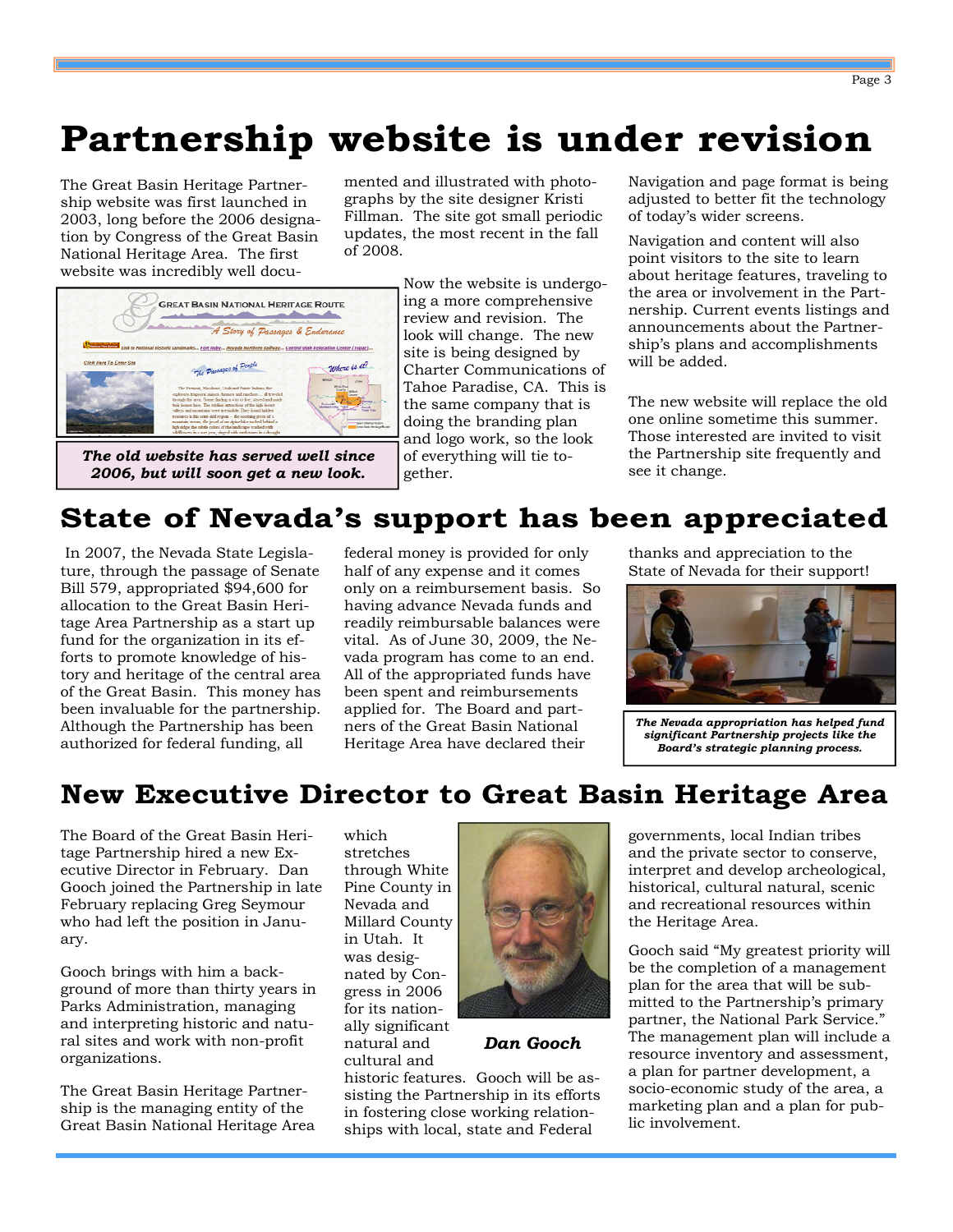# **Partnership Board mulling over logo options**

**A**nother project the Partnership undertook since the first of the year was a marketing and branding effort that included design and selection of a logo appropriate for use by both the Heritage Partnership and in designation of the Great Basin Heritage Area itself.

 After mulling over 71 designs and variations, the Partnership Board narrowed the field to two. The task was not easy.

The logo needed to be evocative of the Great Basin (an area of successive mountains and broad valleys).

It must utilize colors that are also evocative of the area and the logo must be useful on a variety of documents and signs.

 All sorts of ideas were considered including the shape of federal highway signs, the use of iconic heritage features like cow skulls, wagons, Indian artifacts, horses, mountain sheep and the like.

The very dark and starry night sky is also a significant local feature that was under strong consideration. In the end, it was decided that the landscape was the predominate identifying



that can be seen from both Utah and Nevada, was chosen as a backdrop.

The allusion of a broad basin or valley was created by a winding road climbing beside the peak. One of



the choices included a soaring hawk. The other includes graphic depictions of desert vegetation. Both will be used for a while in different applications to see if one or the other eventually distinguishes itself.

(The newsletter editor tried both on the title page of this publication and found the eagle format fit the design space better.)

# **Partnership plans grants program**

**I**n order to support heritage sites, attractions, and events, the Great Basin National Heritage Partnership

will be announcing a grants program later this summer for organizations within the Great Basin National Heritage Area (Millard Co., UT and White Pine Co., NV and adjacent tribal lands). Eligible applicants may be non-profit organizations, local or regional governmental entities or Indian tribes or be associated with one of these. Grants will range from \$1000 to \$25,000.

 Funds may be used for technical assistance, educational programs, marketing, displays, event programs, and interpretive materials or programming.

Greater consideration will be given to projects that directly impact the visitor (or resident) experience and promote the mission of the Great



*Heritage features and attractions like the Northern Nevada Railway will be eligible to apply for grants to directly impact the visitor experience and promote the mission of the Heritage Area.* 

Basin National Heritage Area.

 Projects and programs funded through the Partnership will dem-

onstrate their ability to provide equal matching funds or in-kind support for the project.

 The grants program utilizes funds made available to the Great Basin National Heritage Partnership through the National Park Service.

 Further information will be available on the Partnership website:

www.greatbasinheritage.org. A formal announcement will be sent to local newspapers and e-mailed to those on our mailing list. To have your organization added, email us at greatbasinheritage@wirelessvbeehive.com.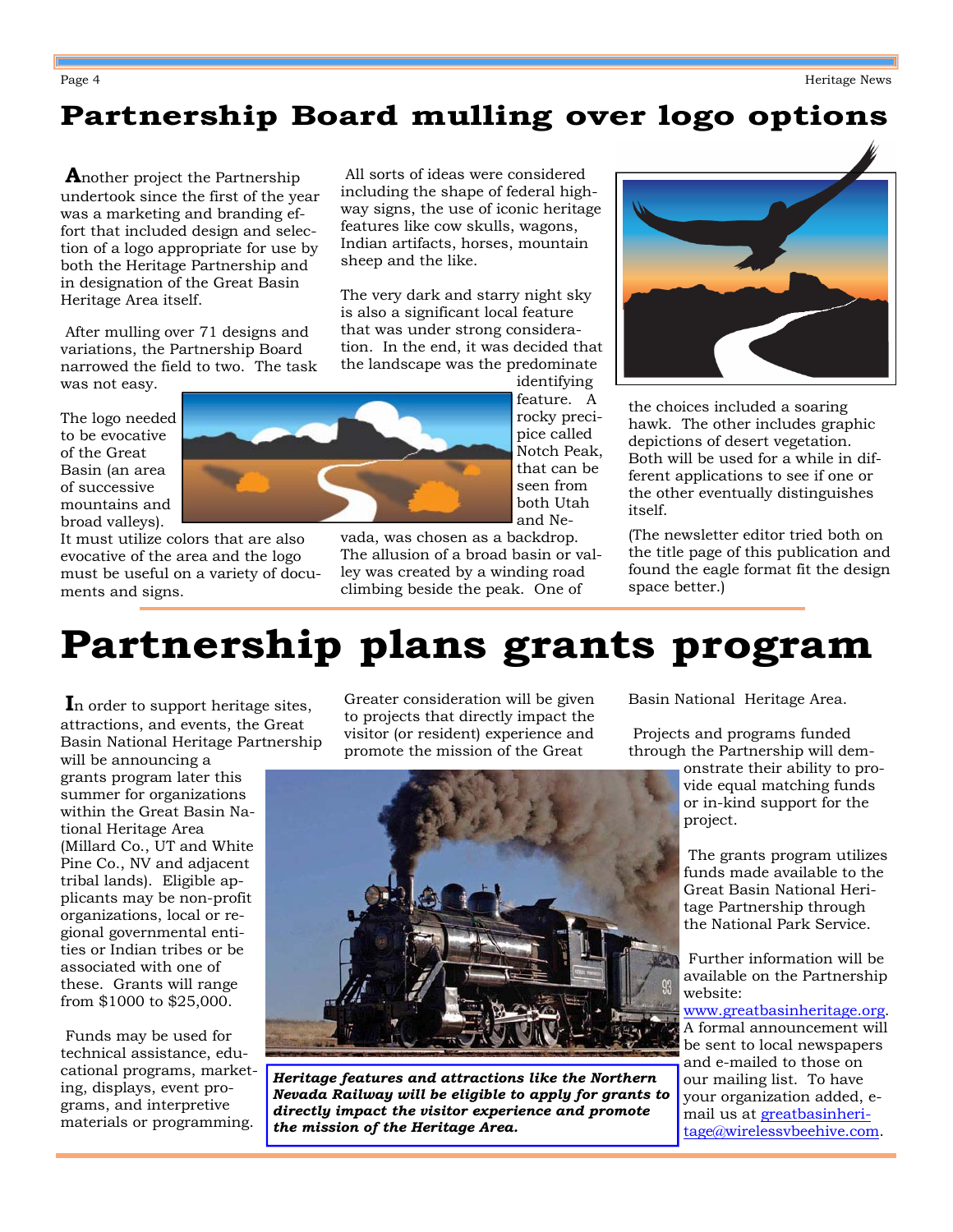# **Early success project nearing completion**

# Kiosk installation on schedule

**I**n late 2008 the Heritage Partnership chose installation of an information kiosk as an early success project to demonstrate the organization's ability to get projects done, and to provide information about the Heritage Area to the visiting public. As this is being written, the kiosk parts are being shipped and installation is scheduled for late

June. Interpretive material has been designed and written and the project, as they say, is all done but the finishin'.

 The kiosk is a metal prefab unit that will be painted and roofed to look similar to the heritage building that it will stand in front of—the Great Basin Partnership office. (See front page story.) It will display three panels. One will describe the Great Basin National Heritage Area as a whole. Another will feature specific heritage elements of the



*A kiosk similar to this will be roofed with cedar shingles and painted white with green eaves to be compatible with the heritage building in front of which it will stand.* 

Snake Valley (in which the kiosk is located). The third panel will provide updatable information about current events in the Heritage Area, seasonal cautionary information, and topical announcements.

 The project was funded in part by the Nevada Commission on Tourism. Matching funds and design and installation assistance have been provided by the National Park Service and the fine employees at Great Basin

National Park.

 It takes fine partners to make a project a success. Our partners are the finest. We are confident the project will be too.



| the forest attack incident even a close in change<br>National and Edmontonial Interval Nickels Collabora for<br>Roma Liberios, naturalis dometral brokours<br>wing from judgmi of human achies showit for | What Copy this ad full already desired farmings To-<br>Notice of National Andrew American EU area a pollum forest<br>an and by seconds interest could by the fourteen, State and Science<br>Diese percential of hotel Center Engine and Schulz activity of view                                                                                                                                                                                                                                                                               | For Finnan's Mountains in the pair. The topper is mained the Cover Sum-<br>being air year. Journal dans a treat 3 to greate the factors do<br>to deacrease the for plants.                                                                                                                                                                                                     |
|-----------------------------------------------------------------------------------------------------------------------------------------------------------------------------------------------------------|-----------------------------------------------------------------------------------------------------------------------------------------------------------------------------------------------------------------------------------------------------------------------------------------------------------------------------------------------------------------------------------------------------------------------------------------------------------------------------------------------------------------------------------------------|--------------------------------------------------------------------------------------------------------------------------------------------------------------------------------------------------------------------------------------------------------------------------------------------------------------------------------------------------------------------------------|
| arrangely There are a tell collectedly mass fact.<br>storms adjust our surface and also representative of<br>the telling weekens through bolt the photos                                                  | assumes the rated grand entities and entities as in the deliberty as fluence<br>for some within and chee sure phones are a finited in the to be collected<br>mailing of the Coast Book, as well                                                                                                                                                                                                                                                                                                                                               | lanceps at home another the next is another threshold among Them<br>and Darier' increasing themselves by transmiss in the work meeting.<br>presente coupo maternal for raling that were may likely will have<br>Gett and thousand thread in the target hard wheled between artistices have                                                                                     |
| features that remain and the traditions that have<br>pointed within Stark                                                                                                                                 | Fas Pressure, Museum Linds and Planet stations, Harvards area, Imageans<br>ment, beneficial controls, of beach frough blocks. Apro finites<br>prop to the input and make that former law. The subject attacks and<br>In hit, boot sales and montain services of the fact infor-<br>instern is his statued segm - the auting given of a prestigations.<br>the active of an electron take medical definements from mings. And means access of<br>for state and control with excellence in a well with an expert of<br><b>Monthly of Monters</b> | Needs of develop the grade for the fire manager of his Cour Bank.<br>at increasing to an it don't. Threated a charge is unusuan as a<br>Sus a rile from calles flate in meaning any. Eaglerals and generously<br>in the halling give may interpret and pieces transic in the factbolic.<br>former to him contempts that LID crew ald a painter of boths<br>position but looks. |
|                                                                                                                                                                                                           | Forms we look done friendall illustrated. Imagine compare to moving and look on<br>boomback or in a length. This intend the closical comment uses and me-<br>awthen within streeting failure you. Siled with a refers and members:                                                                                                                                                                                                                                                                                                            | Process as holes previous processes and office insurance from a connect Laboration<br>has hold chains and dise togrants both Sans please and land-<br>commer into a good are such alleg met a framer the Corbinal Trust                                                                                                                                                        |
|                                                                                                                                                                                                           | In the remember area should of twittling tool showing stands on the issue.                                                                                                                                                                                                                                                                                                                                                                                                                                                                    | All living here is a listing house of entranced to check per                                                                                                                                                                                                                                                                                                                   |
|                                                                                                                                                                                                           | perceptuate interest of all to state and passes on it time.                                                                                                                                                                                                                                                                                                                                                                                                                                                                                   | health is providenced, and experies that two the bestings of the United                                                                                                                                                                                                                                                                                                        |
| Exploring the Great Basin National Heritage Area                                                                                                                                                          | Octobris paper through April and Inter Automotive study for<br>passage of flow helive the and the anderson of those of 6 hele.                                                                                                                                                                                                                                                                                                                                                                                                                | <b>Board</b>                                                                                                                                                                                                                                                                                                                                                                   |
| Where is all                                                                                                                                                                                              | Then are over Agridinant Astronic, distinguishing and income making a long-<br>to Local Baine Services Services Services are more away accounts.<br>Automatical Research and the transfer or interesting standard state along                                                                                                                                                                                                                                                                                                                 | April may or measure up artistly we a meeting                                                                                                                                                                                                                                                                                                                                  |
|                                                                                                                                                                                                           | <b>Which Loudy Lives</b>                                                                                                                                                                                                                                                                                                                                                                                                                                                                                                                      | to One has harved to may have. The section a local actions.<br><b>STOLET ATTACHED BANKS</b>                                                                                                                                                                                                                                                                                    |

*Colorful interpretive panels like the one depicted above will tell the stories of the Great Basin National Heritage Area and describe specific features in the area in which the kiosk is located.* 

# **Board Meeting Agenda...**

## **AGENDA**

Great Basin National Heritage Area & Great Basin National Partnership

## **Board Meeting—Baker, NV**  June 27, 2009 at 9 AM

Pacific Daylight Time Great Basin National Park Visitor Center

### **ANNUAL MEETING**

1. Call to Order, Board Role Call, Introductions Larry Gray, Mayor of Delta

2. Approve Minutes

3. Treasurer's Annual Report on Receipts and Expenditures

4. Executive Director's Report & President's Report 5. Business

6. Directors or Committee

- Reports, Announcements
- 7. Other Business
- 8. Next Meeting
- 9. Strategic Plan implementation
- 10. Adjournment